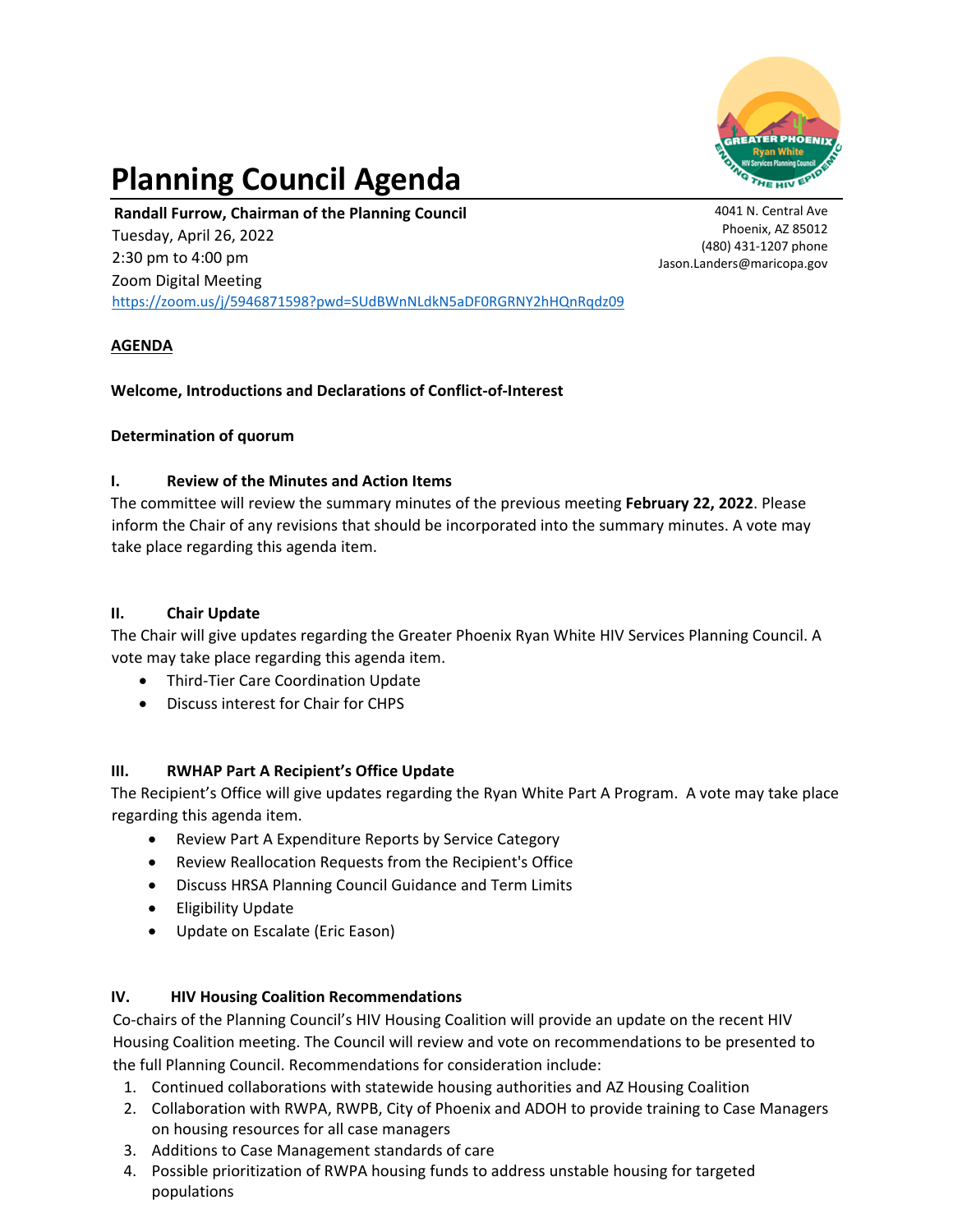- 5. Development and distribution of Ryan White's "Road Map for Housing" for clients and case managers
- 6. Support ADHS RWPB in efforts to complete data sharing agreements with housing authorities, including ADOH (Arizona Department of Housing) and Continuums of Care
- 7. Establish an RWPA Planning Council workgroup to identify areas of focus related to housing for 2022 and 2023.

# **V. TEAM Committee Update**

The Chair of the TEAM Committee will update the Planning Council with details from the previous meeting. A vote may take place regarding this agenda item.

Votes on new member applications and membership renewals as needed.

# **VI. CHPS Committee Update**

The Chair of the CHPS Committee will update the Planning Council with details from the previous meeting. A vote may take place regarding this agenda item**.**

• Review and Update of the Guiding Principles

# **VII. STaR Committee Update**

The Chair of the STaR Committee will update the Planning Council with details from the previous meeting. A vote may take place regarding this agenda item.

## **VIII. Review Bylaws for approval**

STaR Committee & Council Chair provided to Planning Council for their review. Bylaws sent out to Planning Council on 4/11/2022. A vote may take place regarding this agenda item.

# **IX. Review and Approve Final Allocations based on actual award amount**

Receive award from HRSA/HAB for grant year. Review and approve final allocations based actual award amount. (If a partial award is received, this process could take place again when another award is received.)

## **X. Review of New Planning Council Members**

The Committee will review for approval of any pending Council Members. A vote will take place regarding this agenda item (if any).

## **XI. Review and Resolve Parking Lot Items**

Any unresolved items may be discussed at this time.

Review the interim Memorandum of Understanding.

Members and guests of the Planning Council may attend either in person or via telephone conference call. Documents distributed during this meeting may be requested from Planning Council Support. Funding is provided by the United States Department of Health and Human Services, the federal Ryan White HIV/AIDS Program, and the Maricopa County Department of Public Health.